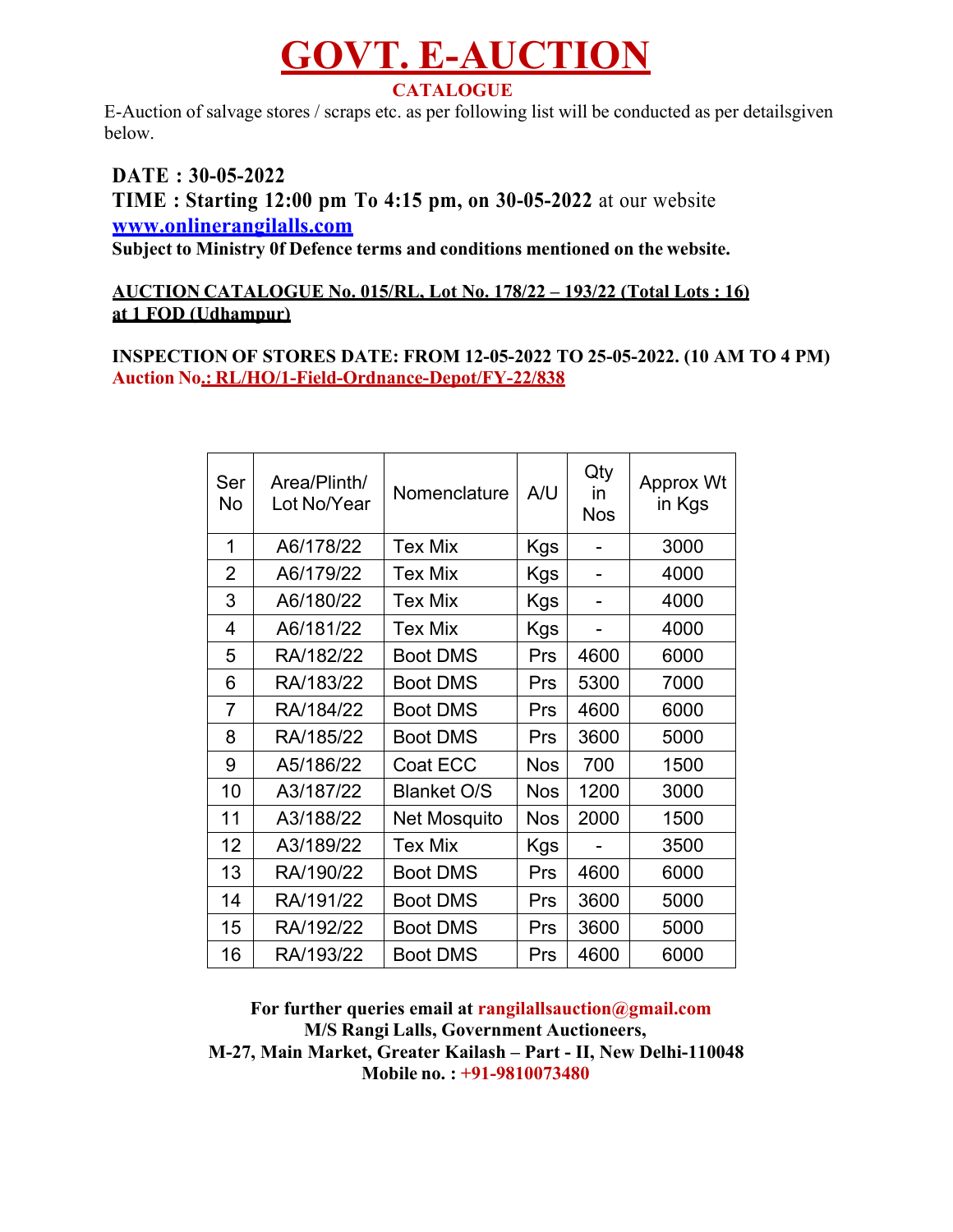## Cat-15 (2022) Auc No 838

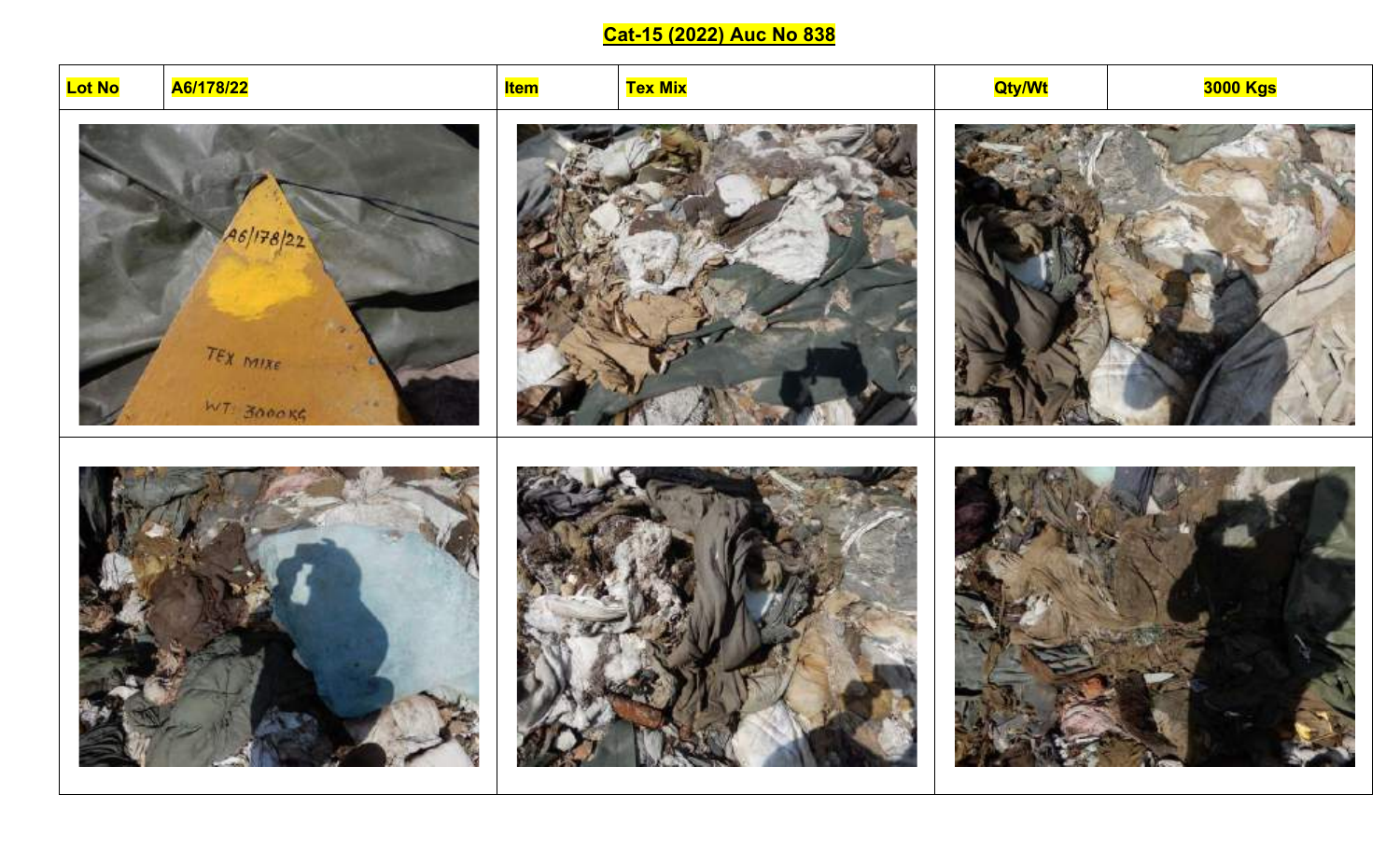

 $-2-$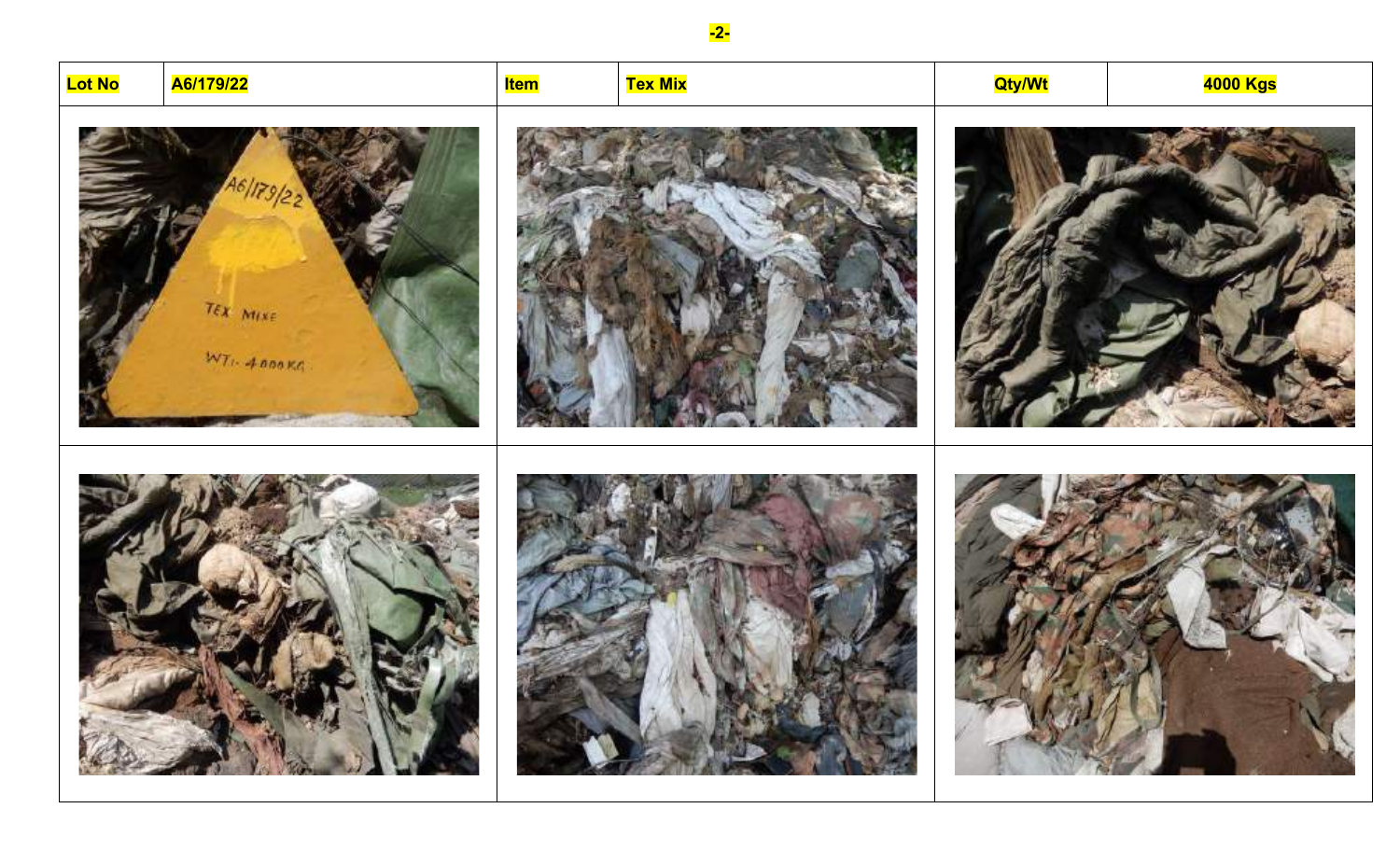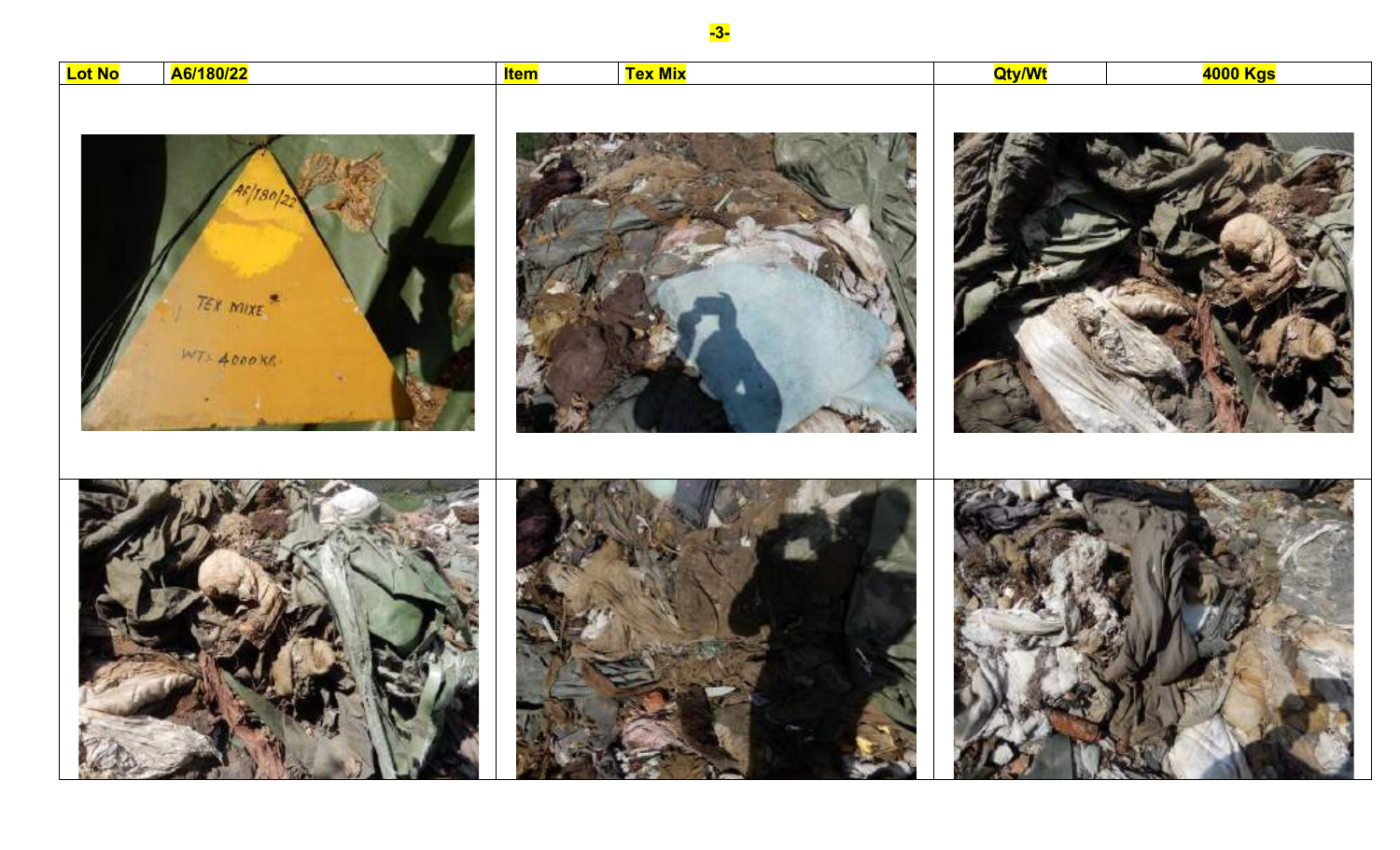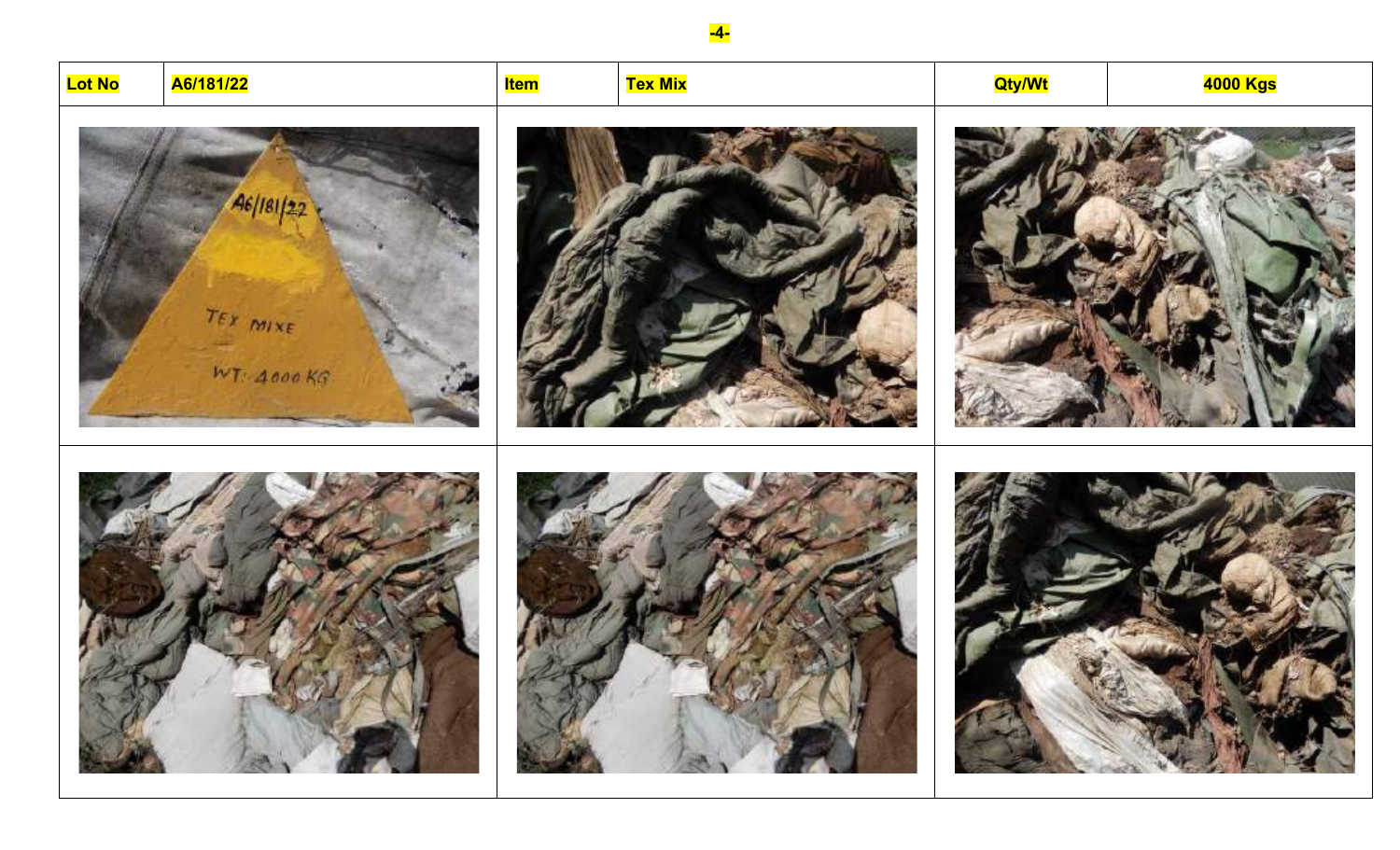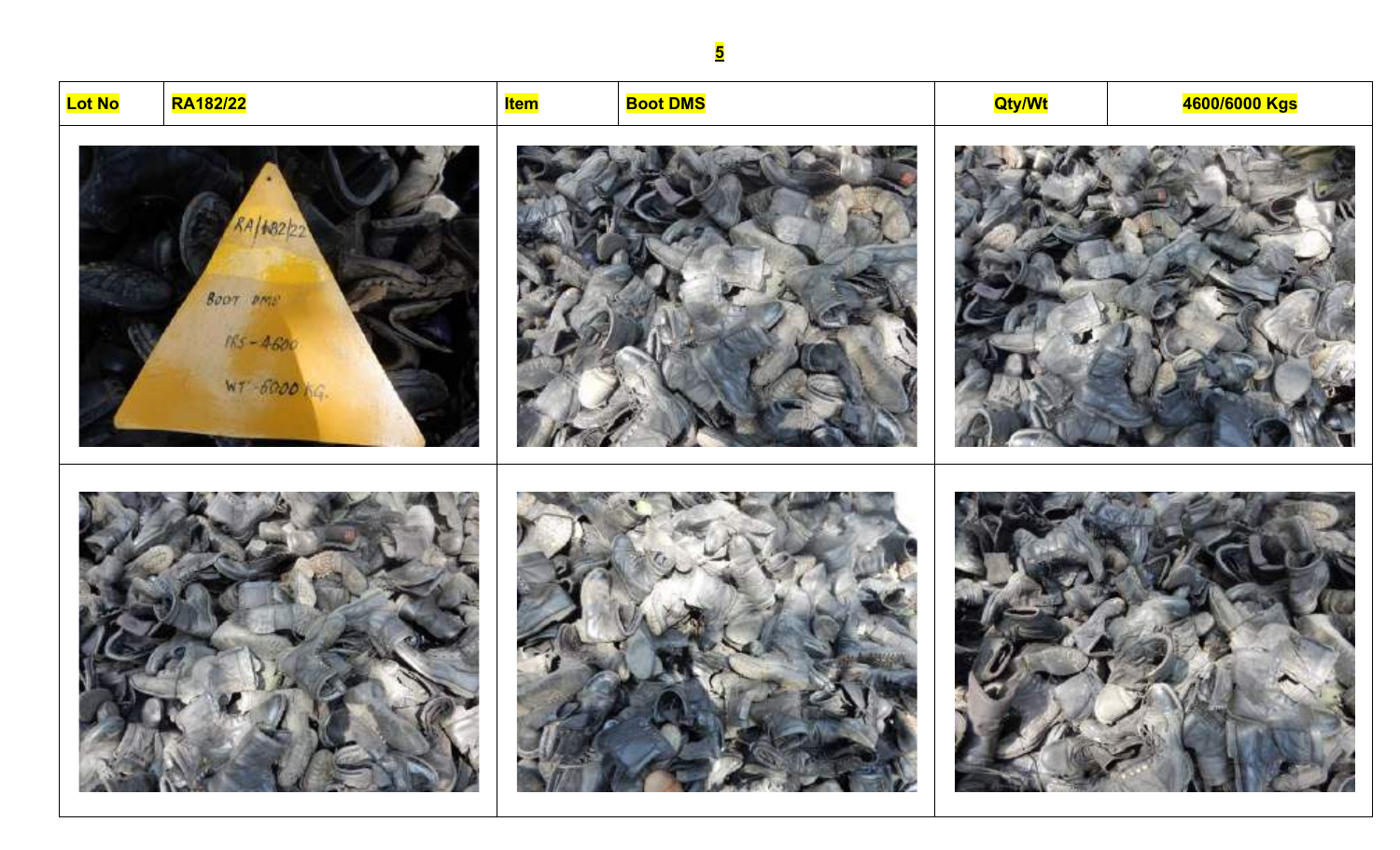# **Lot No RA/183/22 Item Boot DMS Qty/Wt 5300/7000 Kgs** $RA/183/25$ BOOT DMS  $m_{T_2}$  5300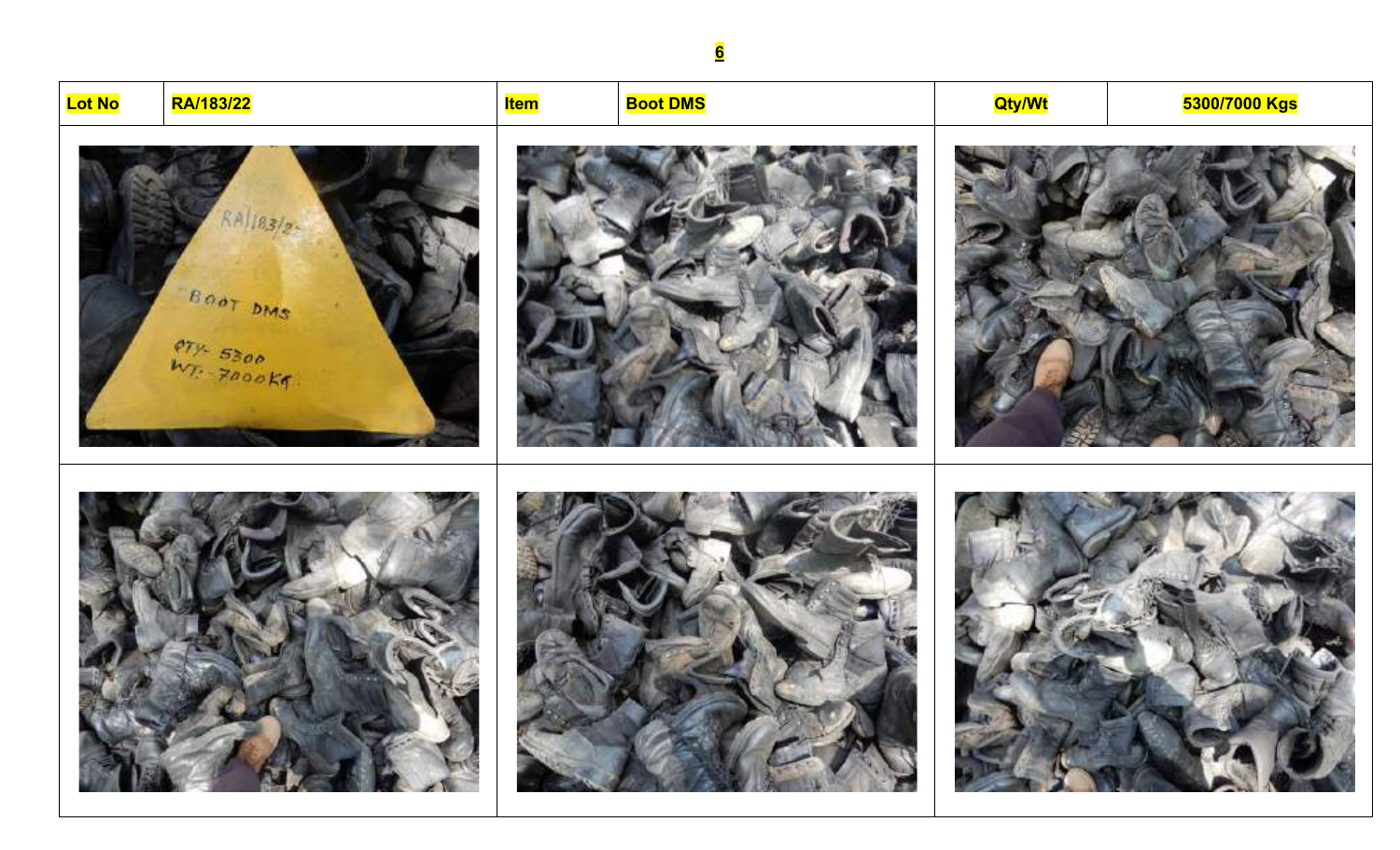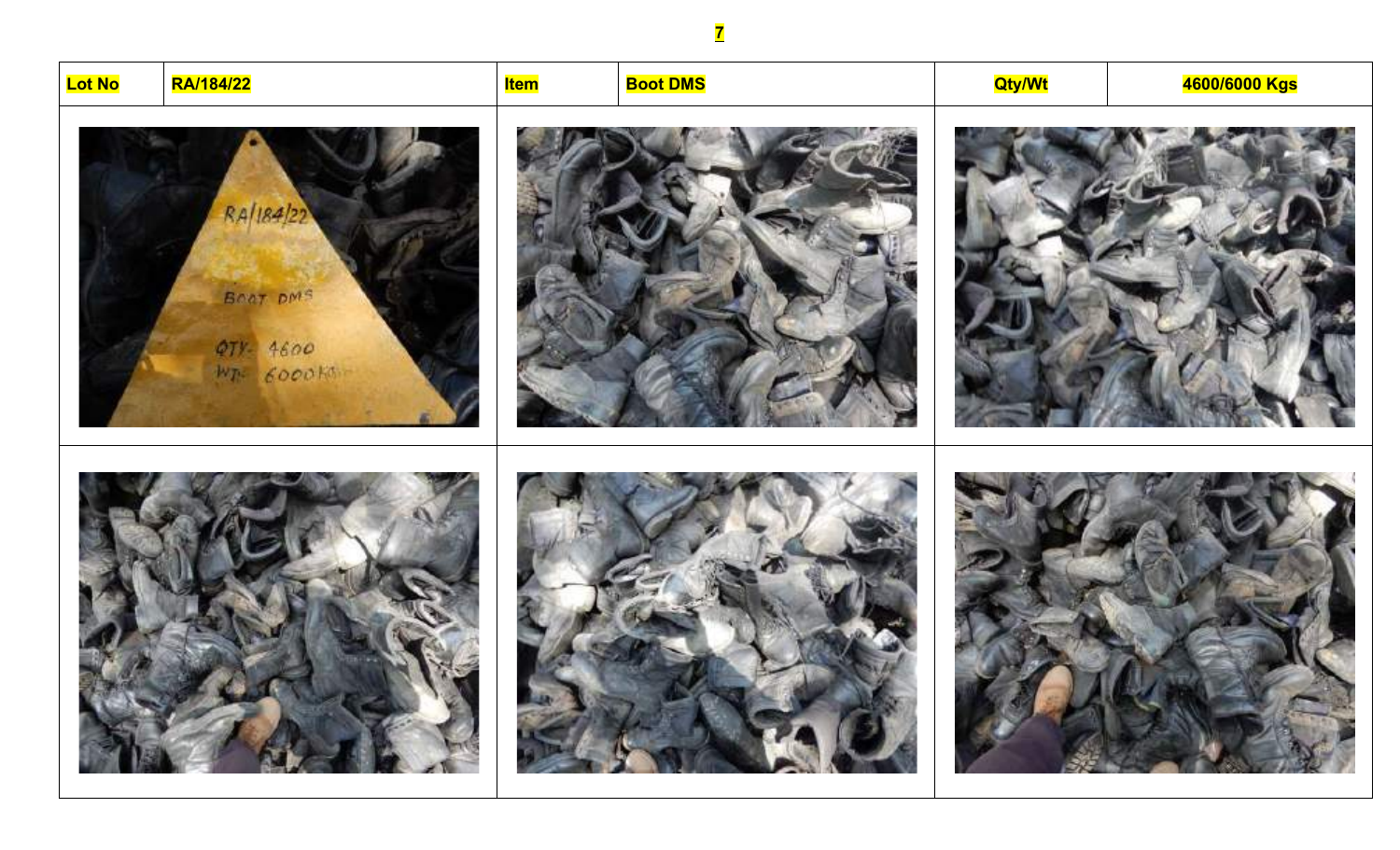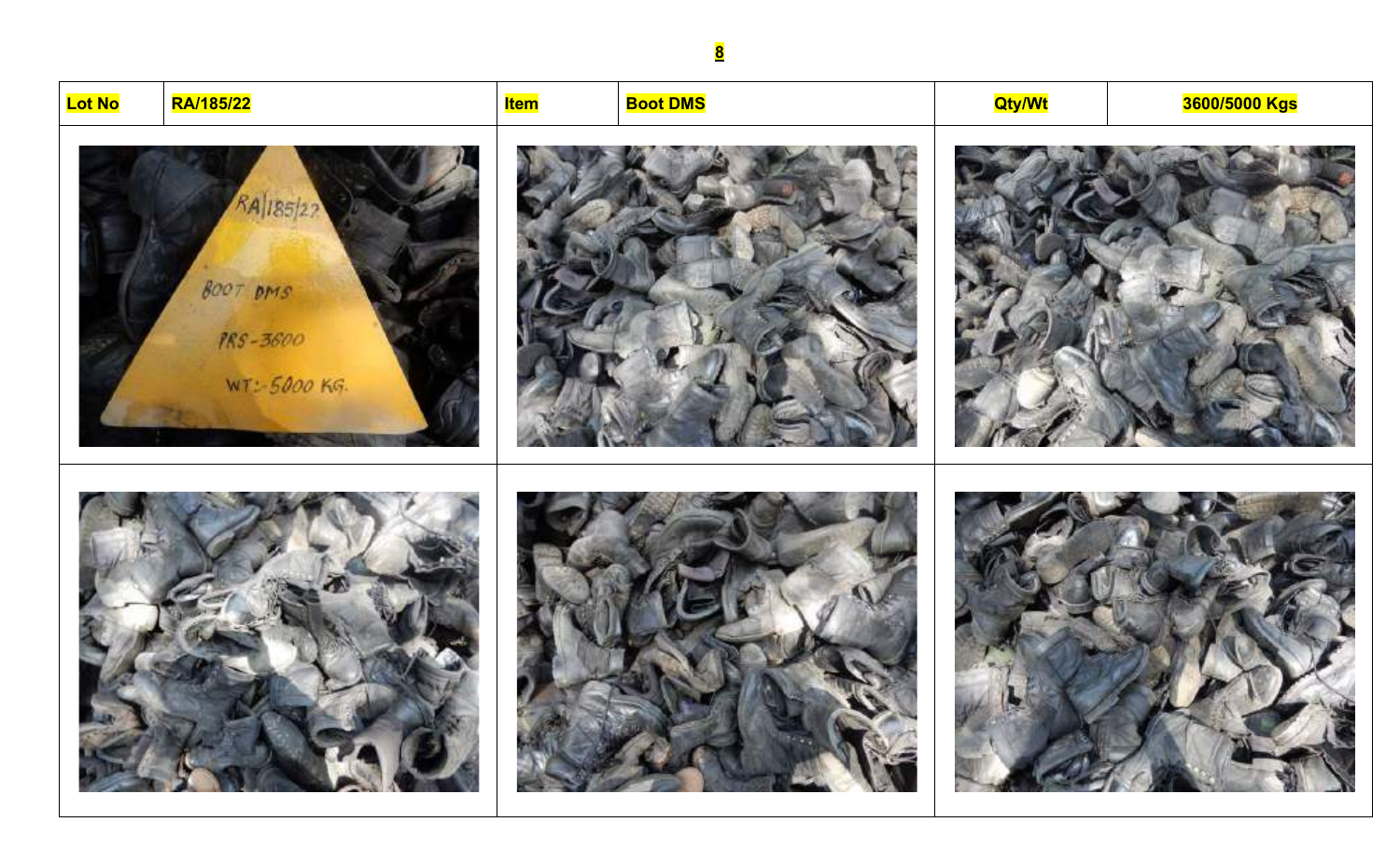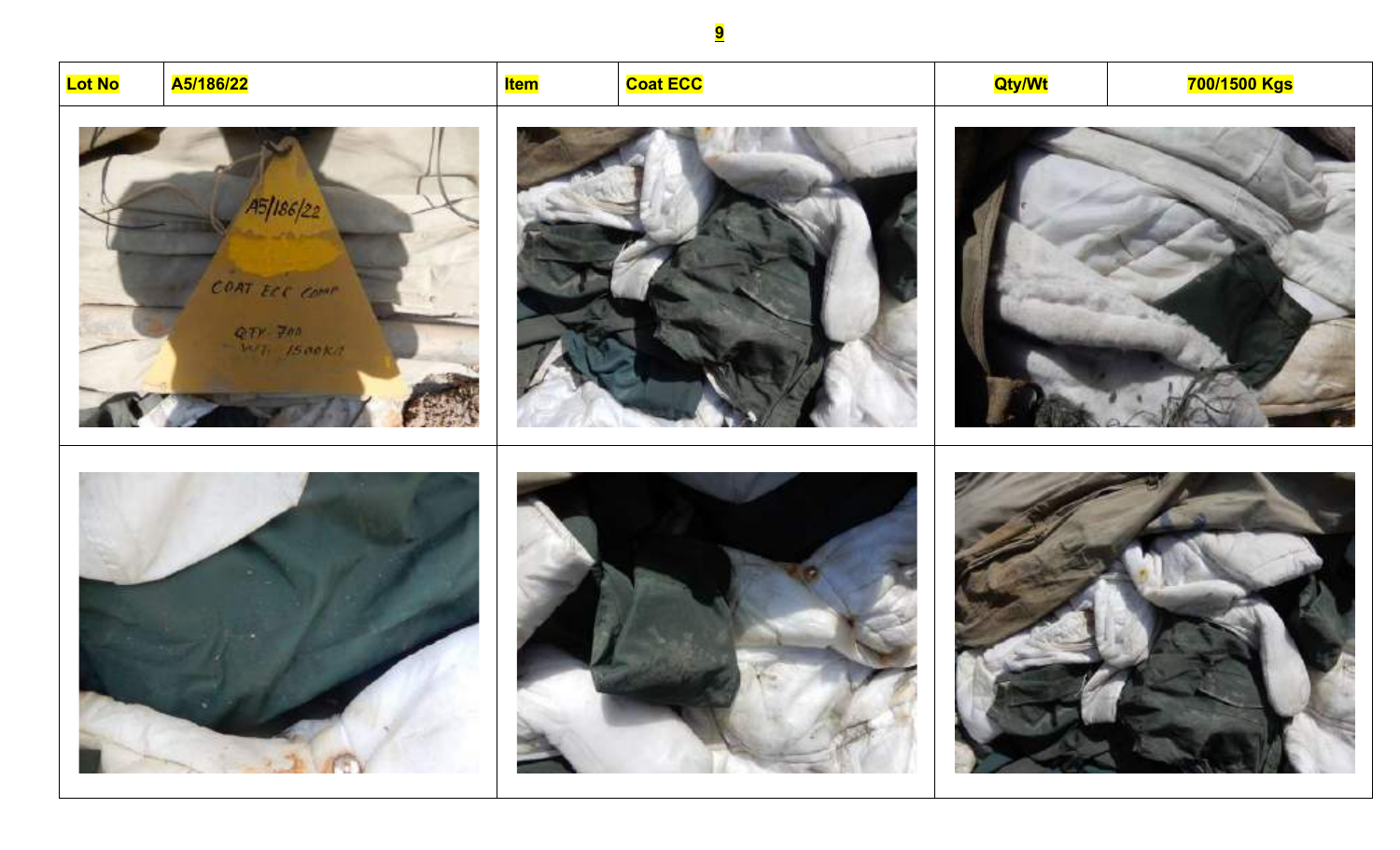1200/3000 Kgs **Blanket O/S Qty/Wt** A3/187/22 <mark>Item</mark>  $A3/187/2$ BLANKET OIS  $Q7y^2 + 1200$ 



WT: 3000KG

**Lot No** 





<u>10</u>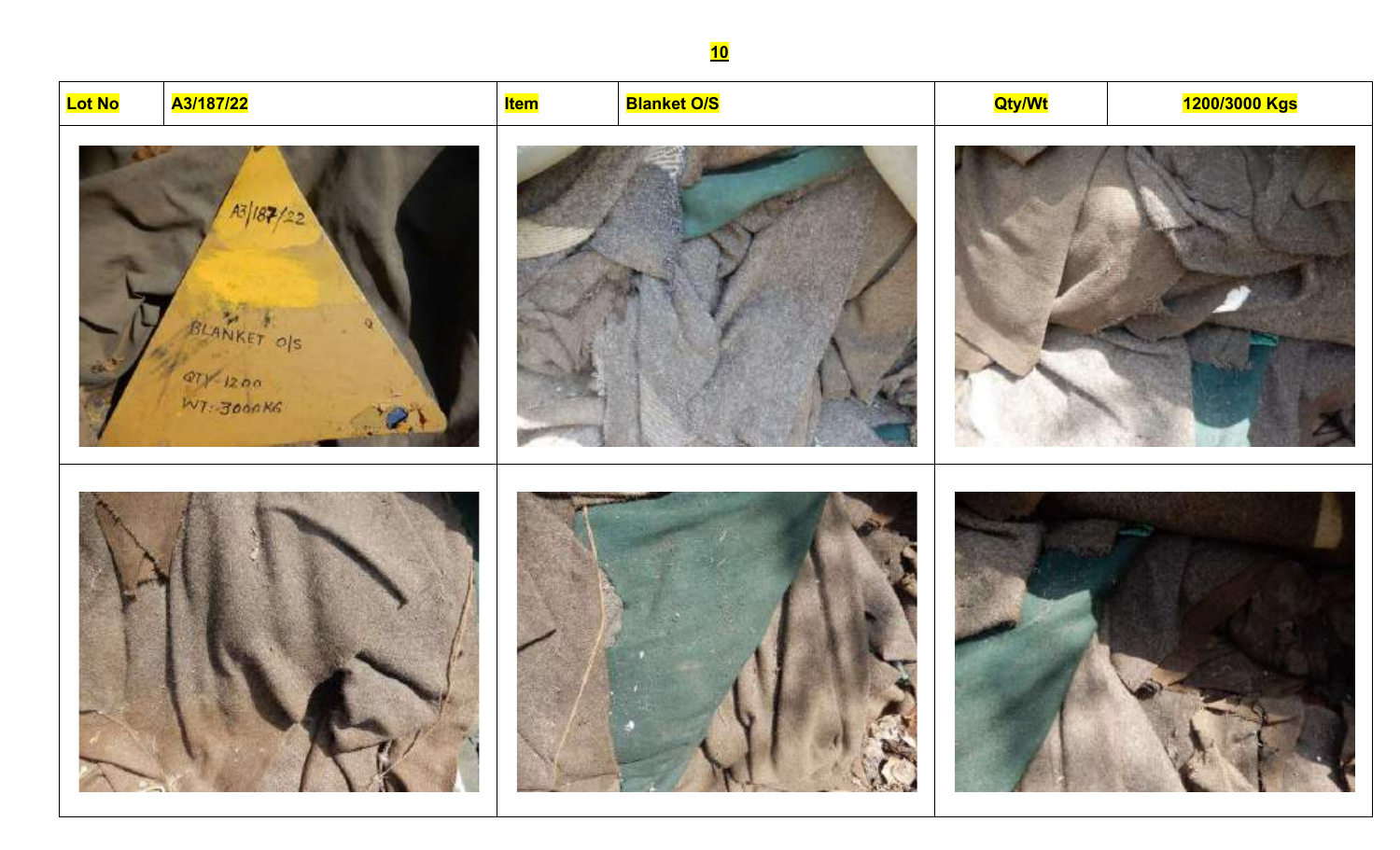# <mark>Net Mosquito</mark> A3/188/22 <mark>Item</mark> **Qty/Wt** <mark>2000/1500 Kgs</mark> A3/188722 NET MOSQUITO



 $NOS - 2000$ 

WT: - 1500 KG.

**Lot No** 





## <u>11</u>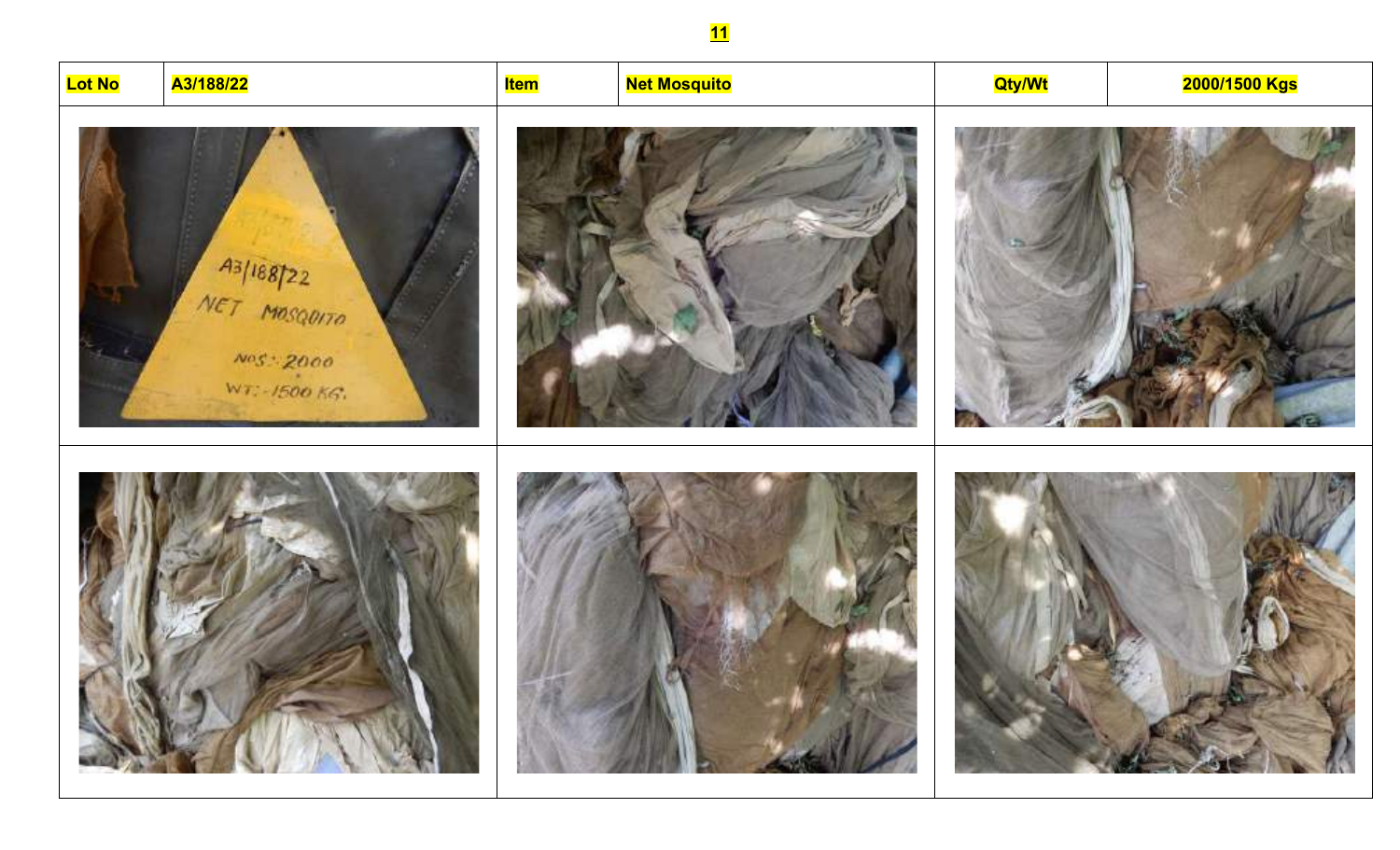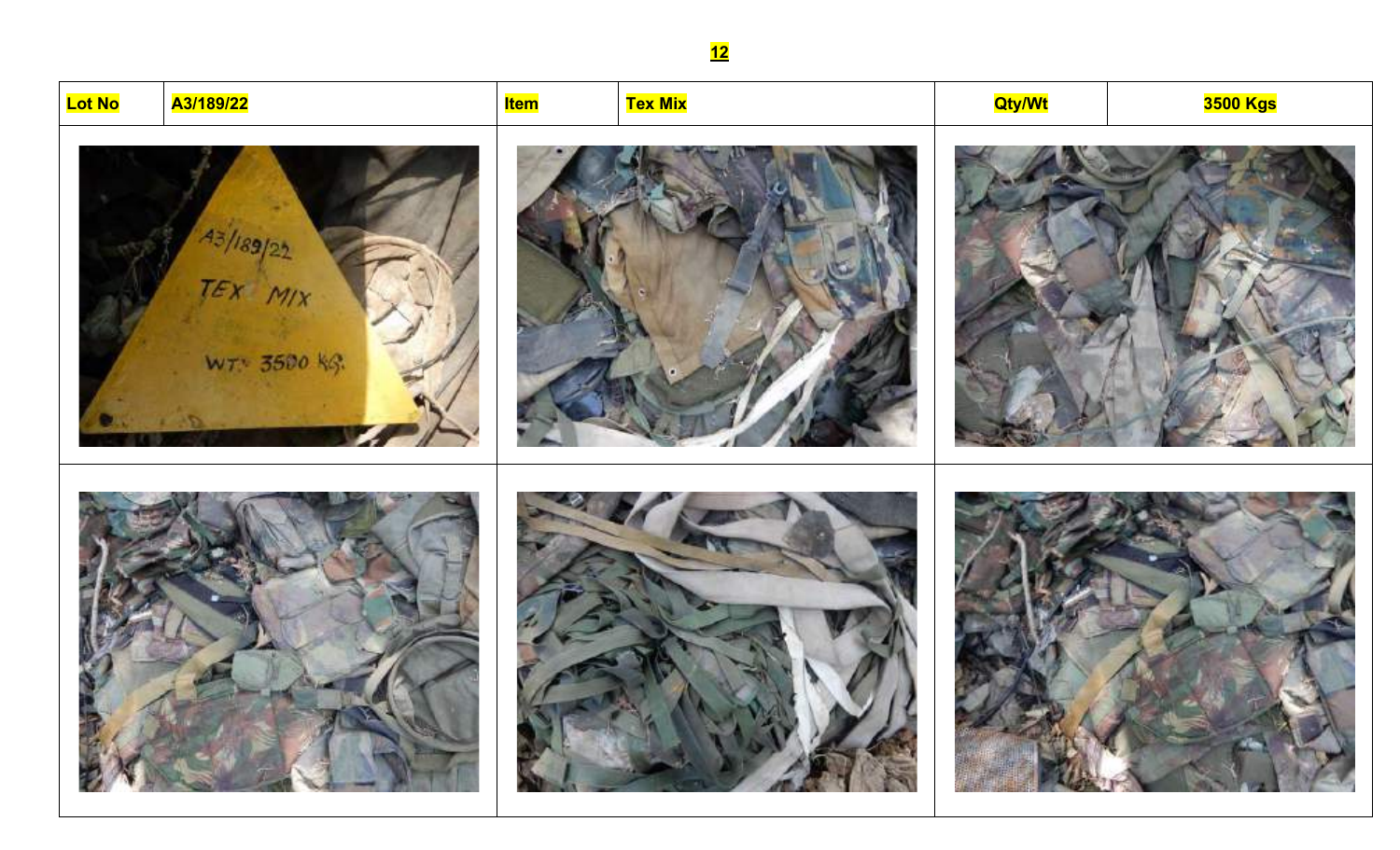4600/6000 Kgs **Lot No** RA/190/22` **Boot DMS Qty/Wt** <mark>Item</mark> RA1190/22  $BOOT$   $DMS$  $PRS - 4600$  $WT - 6000$  Kg.

<u>13</u>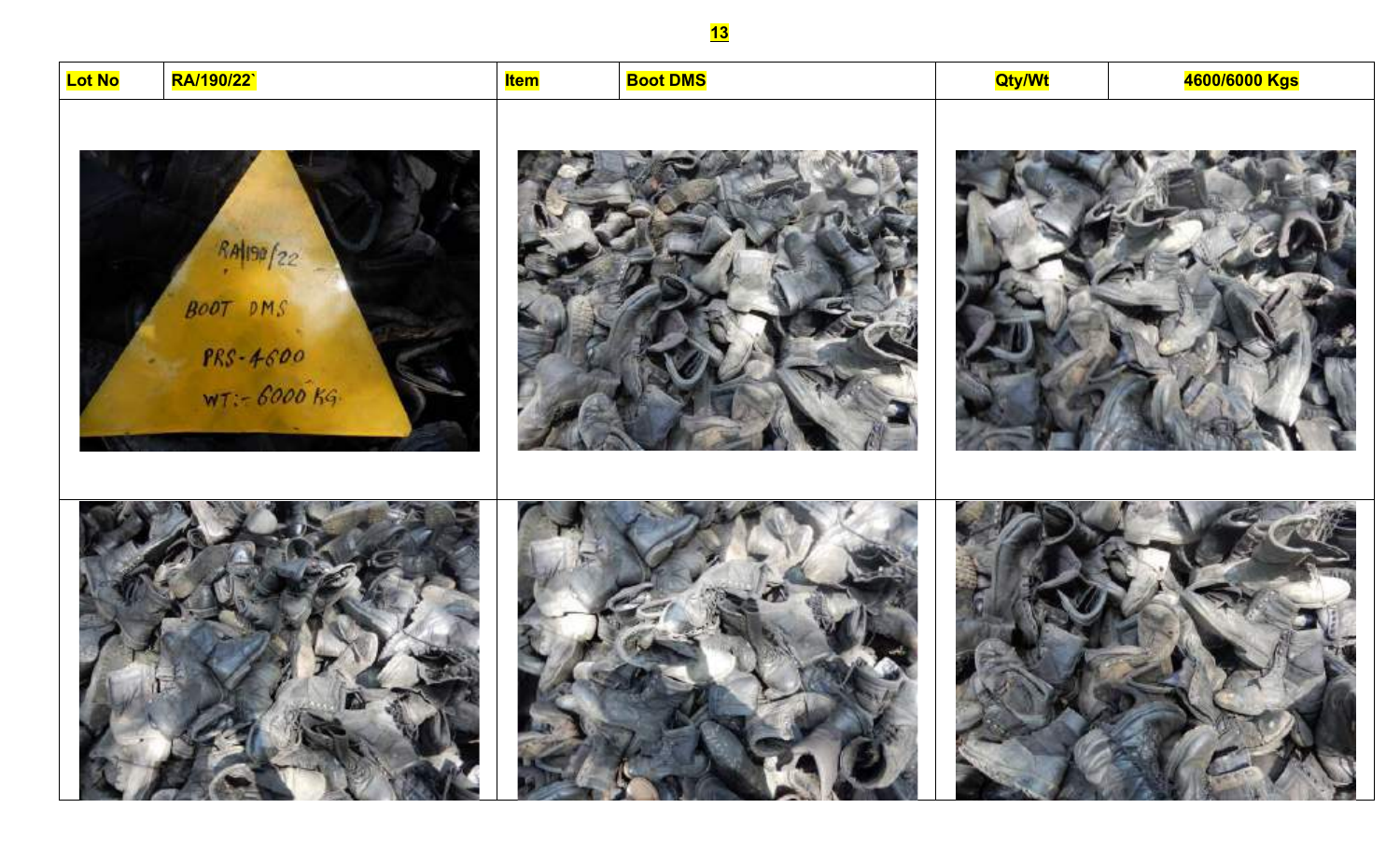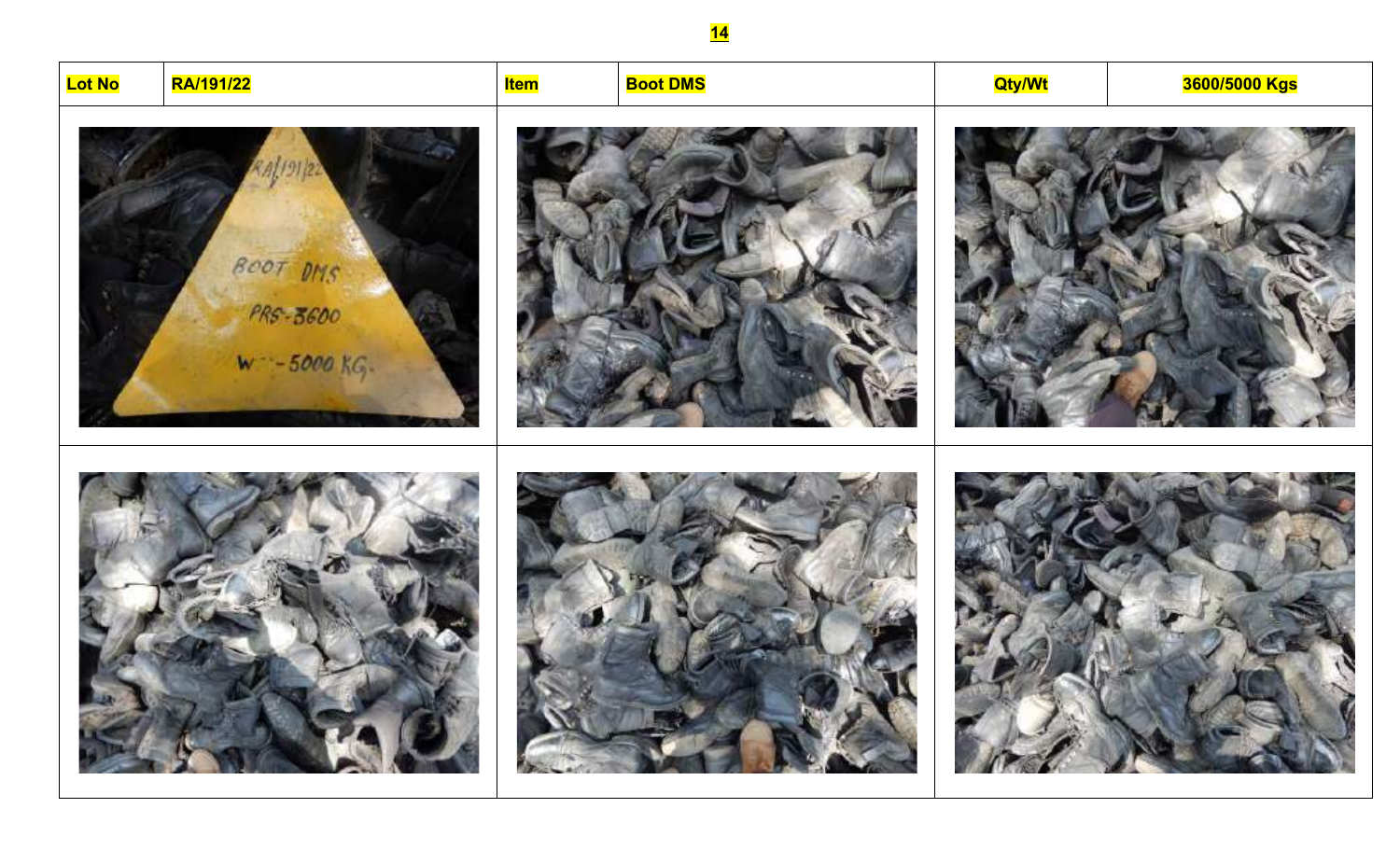